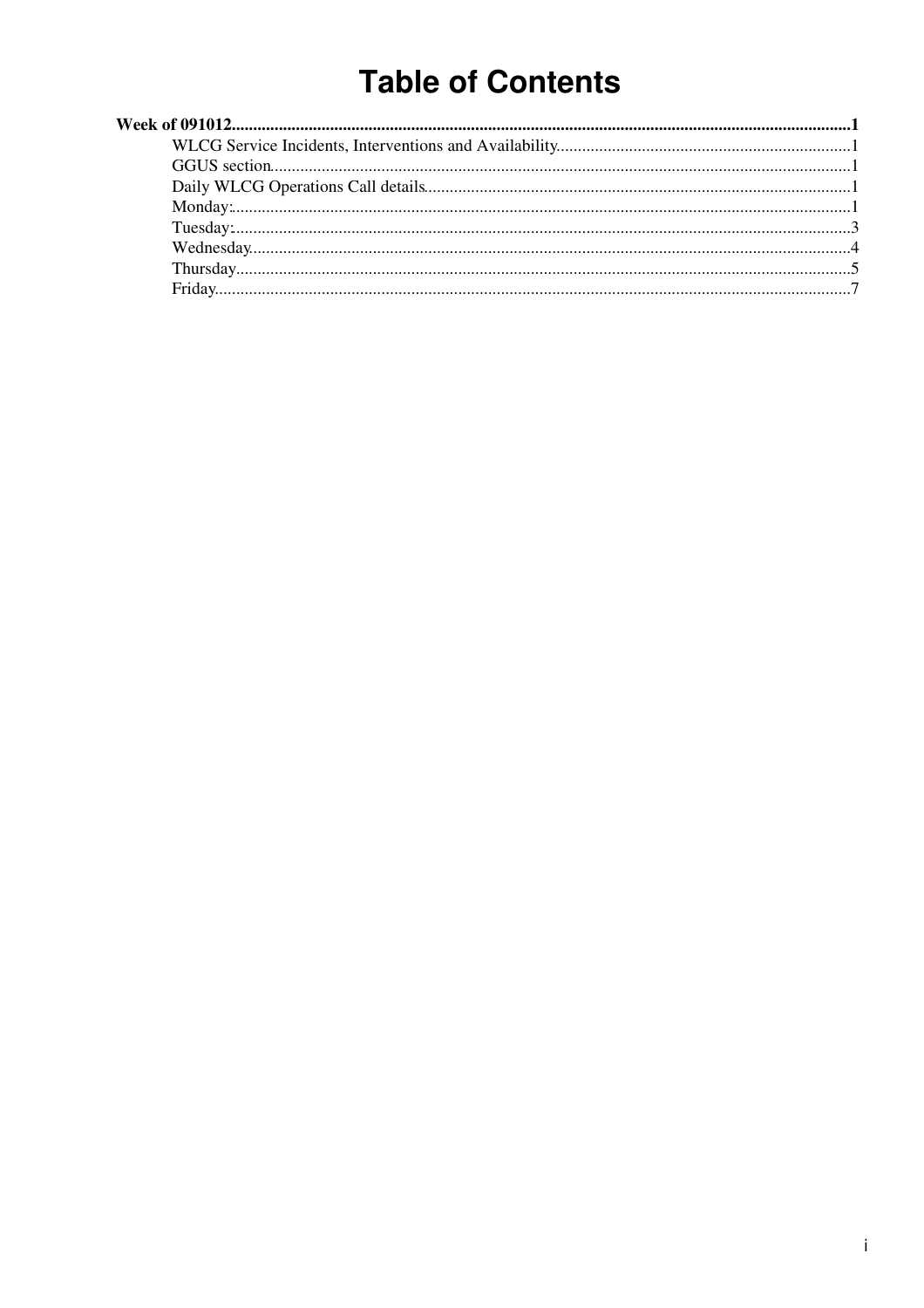## <span id="page-1-0"></span>**Week of 091012**

### <span id="page-1-1"></span>**WLCG Service Incidents, Interventions and Availability**

**VO Summaries of Site Availability SIRs & Broadcasts** [ALICE](http://dashb-alice-sam.cern.ch/dashboard/request.py/historicalsiteavailability?mode=siteavl&siteSelect3=101&sites=CERN-PROD&sites=FZK-LCG2&sites=IN2P3-CC&sites=INFN-T1&sites=NDGF-T1&sites=NIKHEF-ELPROD&sites=RAL-LCG2&sites=SARA-MATRIX&algoId=6&timeRange=lastWeek) [ATLAS](http://dashb-atlas-sam.cern.ch/dashboard/request.py/historicalsiteavailability?mode=siteavl&siteSelect3=403&sites=CERN-PROD&sites=FZK-LCG2&sites=IN2P3-CC&sites=INFN-T1&sites=NDGF-T1&sites=NIKHEF-ELPROD&sites=RAL-LCG2&sites=SARA-MATRIX&sites=TRIUMF-LCG2&sites=Taiwan-LCG2&sites=pic&algoId=21&timeRange=lastWeek) [CMS](http://dashb-cms-sam.cern.ch/dashboard/request.py/historicalsiteavailability?siteSelect3=T1T0&sites=T0_CH_CERN&sites=T1_DE_KIT&sites=T1_ES_PIC&sites=T1_FR_CCIN2P3&sites=T1_IT_CNAF&sites=T1_TW_ASGC&sites=T1_UK_RAL&sites=T1_US_FNAL&timeRange=lastWeek) [LHCb](http://dashb-lhcb-sam.cern.ch/dashboard/request.py/historicalsiteavailability?mode=siteavl&siteSelect3=501&sites=LCG.CERN.ch&sites=LCG.CNAF.it&sites=LCG.GRIDKA.de&sites=LCG.IN2P3.fr&sites=LCG.NIKHEF.nl&sites=LCG.PIC.es&sites=LCG.RAL.uk&algoId=82&timeRange=lastWeek) [WLCG Service Incident Reports](https://twiki.cern.ch/twiki/bin/view/LCG/WLCGServiceIncidents) [Broadcast archive](https://cic.gridops.org/index.php?section=roc&page=broadcastretrievalD)

### <span id="page-1-2"></span>**GGUS section**

- GGUS Escalation reports every Monday<sup>®</sup> (used for WLCG Service Report to MB)
	- ◆ Full search: [https://gus.fzk.de/ws/ticket\\_search.php](https://gus.fzk.de/ws/ticket_search.php)<sup>{{}}</sup> and select "VO" this will give all tickets, including team & alarm
- LHCOPN Tickets in GGUS: see https://gus.fzk.de/pages/all\_lhcopn.php<sup>a</sup> and change your selection criteria. Future actions are also listed.
	- ♦ If network group participation is necessary, please invite them in time.
- OSG items selected from the [GGUS escalation reports](https://gus.fzk.de/pages/metrics/download_escalation_reports_roc.php)<sup>®</sup>.
- [Procedure to become a LHC Experiment VO TEAM member](https://gus.fzk.de/pages/ggus-docs/PDF/1541_FAQ_for_team_member_registration.pdf)
- Other recent GGUS FAOs

### <span id="page-1-3"></span>**Daily WLCG Operations Call details**

To join the call, at 15.00 CE(S)T Monday to Friday inclusive (in CERN 513 R-068) do one of the following:

- 1. Dial +41227676000 (Main) and enter access code 0119168, or
- 2. To have the system call you, click [here](https://audioconf.cern.ch/call/0119168)  $\mathbb{Z}$
- 3. The scod rota for the next few weeks is at [ScodRota](https://twiki.cern.ch/twiki/bin/view/LCG/ScodRota)

| <b>General Information</b> |                               |                      |                                 |  |  |
|----------------------------|-------------------------------|----------------------|---------------------------------|--|--|
| <b>CERN IT status</b>      | M/W                           | <b>WLCG</b> Baseline | Weekly joint operations meeting |  |  |
| board $\mathbb{Z}$         | <b>PPSCoordinationWorkLog</b> | <b>Versions</b>      | minutes                         |  |  |
| Additional Material:       |                               |                      |                                 |  |  |

**STEP09** [ATLAS](https://twiki.cern.ch/twiki/bin/view/Atlas/Step09) [ATLAS logbook](https://twiki.cern.ch/twiki/bin/view/Atlas/Step09Logbook) [CMS](https://twiki.cern.ch/twiki/bin/view/CMS/Step09) [WLCG Blogs](http://cern.ch/planet-wlcg)<sup>®</sup>

#### <span id="page-1-4"></span>**Monday:**

Attendance: local(Jamie, Gang, Eva, Jean-Philippe, Harry, Gareth, Simone, Daniele, Olof, Kors, Dirk, Jason, Alberto, Patricia, Roberto, Miguel, others);remote(MIchael, Gareth, Ron, Jos, Kyle).

Experiments round table:

- ATLAS On Friday throughput test ramped down. Remaining subscriptions drained over w/e. From today 2 next data distribution activities: ESDs from MC & reprocessing - were only in 1 T1, being replicated. 2nd: placement of data for analysis tests. Will last whole week. Most important point: after 1 year of discussion(!) about to close default CASTOR pool at CERN. Procedure for asking for space for CASTOR T3 pool - pointer to be provided.
- CMS [reports](https://twiki.cern.ch/twiki/bin/view/CMS/FacOps_WLCGdailyreports) Being of 2nd week of Analysis ex. of Oct. More WMS probs # aborted jobs seems to be a bit higher - globus error 10. T1s: [RAL](https://twiki.cern.ch/twiki/bin/view/LCG/RAL) & ASGC - both transfer errors. [RAL:](https://twiki.cern.ch/twiki/bin/view/LCG/RAL) large scale expiration of transfers to all T2s. Recent downtime?? To be checked. ASGC: timeouts in T1->Pisa.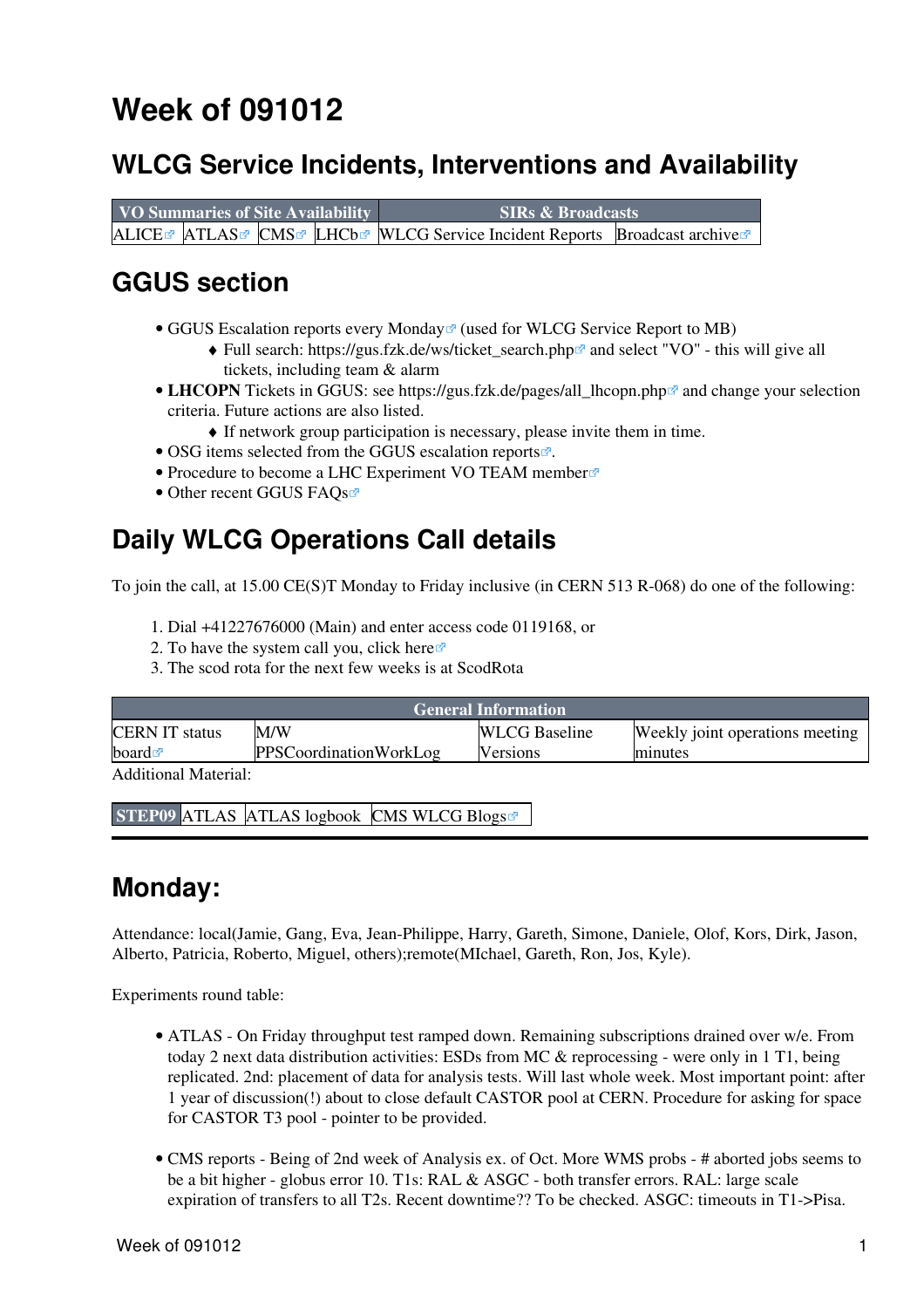T2s: many issues. See details.. SAM tests - many failures, mostly CE tests.

- ALICE Stressing SLC5 resources at CERN: WMS & [CREAM.](https://twiki.cern.ch/twiki/bin/view/LCG/CREAM) LCG CE: ce129 began to show OPS&ALICE tests bad behaviour. This CE was not able to support # jobs submitted through WMS. Around 22:00 Maarten informed submitting > 13K jobs. 50% through ce129. Cleaned up one of WMS. Expected that as soon as ce129 comes back in production some 7K jobs will arrive at this CE.
- LHCb [reports](https://twiki.cern.ch/twiki/bin/view/LHCb/ProductionOperationsWLCGdailyReports)  Very few jobs running right now. Validation of previous MC prod ongoing. Over w/e (MC at full steam) filling MC\* space tokens at various T1s - see detailed Twiki. Only PIC had 2009 resources available. Others ran out / short of space. Resources not pledged ones... Reduce activity and/or reduce # replicas - still under discussion. Other than disk shortage: hanging connections reported last week seem now to be understood. But.. still problem with hanging connections at Lyon and [GridKA.](https://twiki.cern.ch/twiki/bin/edit/LCG/GridKA?topicparent=LCG.WLCGDailyMeetingsWeek091012;nowysiwyg=1) Now TURL resolution at SARA - tickets opened - still under investigation.

Sites / Services round table:

- ASGC: Jason looking into transfer problems mentioned by CMS. New LTO drives to be installed.
- BNL: over w/e production at T1 impaired by configuration problem in PANDA controller. Production jobs went on hold - not able to put output on SE. Studied and fixed by PANDA team. Production is now continuing. Major intervention coming up tomorrow - announced already. dCache -> 1.9.4. CE -> OSG 1.2. Transparent intervention on Oracle for LFC/FTS to supply O/S and Oracle sec. patches.
- [RAL](https://twiki.cern.ch/twiki/bin/view/LCG/RAL): Situation at [RAL](https://twiki.cern.ch/twiki/bin/view/LCG/RAL)  CASTOR service back end Friday pm. OK over w/e. Couple of questions some CMS files maybe missing from window back in September? Real problem or not? Being checked. 3D DBs not back up - moved to alternative h/w. LHCb: waiting for sync to catchup - in touch with "CERN people" with issues on ATLAS one. Underlying cause of problem: still not known why problems across a # of diskservers. Environmental thing? Power? Earthing? All relevant DBs incl CASTOR, LFC, 3D - on alt. h/w to allow better investigations on failing h/w.
- FZK: two small things: 1) LHCb running out of space will check tomorrow to see if still some physical space left for the MCM space token. Also understood from Alexei Zhelezov that this is a general T1 issue. 2) Friday PBS stopped accepting jobs. Known issue. SImple reset no good - needs expert. Not as many jobs running as could have been...
- NL-T1: ATLAS had issue with transfers to NIKHEF DPM checksum errors still under investigation, also with FTS team. Upcoming downtimes next week: Oct 20 - upgrade to SL5; same week also migration Oracle RAC 3D to new h/w and LFC of ATLAS + LHCb will move as well - to be announced in GOCDB.
- DB: replication CERN to [RAL](https://twiki.cern.ch/twiki/bin/view/LCG/RAL) working again. Both DBs are sync-ed. For ATLAS reconfigured streams setup - now going through 6 day backlog. Will take some time. Maybe by tomorrow afternoon? Tomorrow will migrate CMS offline DB to new h/w. LHCb online DB still running on 3 out of 4 nodes - vendor investigating. Gareth - LHCb 3D OK? A: Y.Simone - doubt most recent conditions will be used in next 24H so probably can end downtime. ASGC 3D issues will discuss offline.
- CERN SRM upgrade for CMS to 2.8 on Oct 14; migrating h/w for DBs for all CASTOR instances. CMS & ALICE for 20-21 Oct. Schedule 1h downtime also for ATLAS & ALICE. Daniele - for CMS Oct 14 is fine.
- OSG nothing special.

AOB: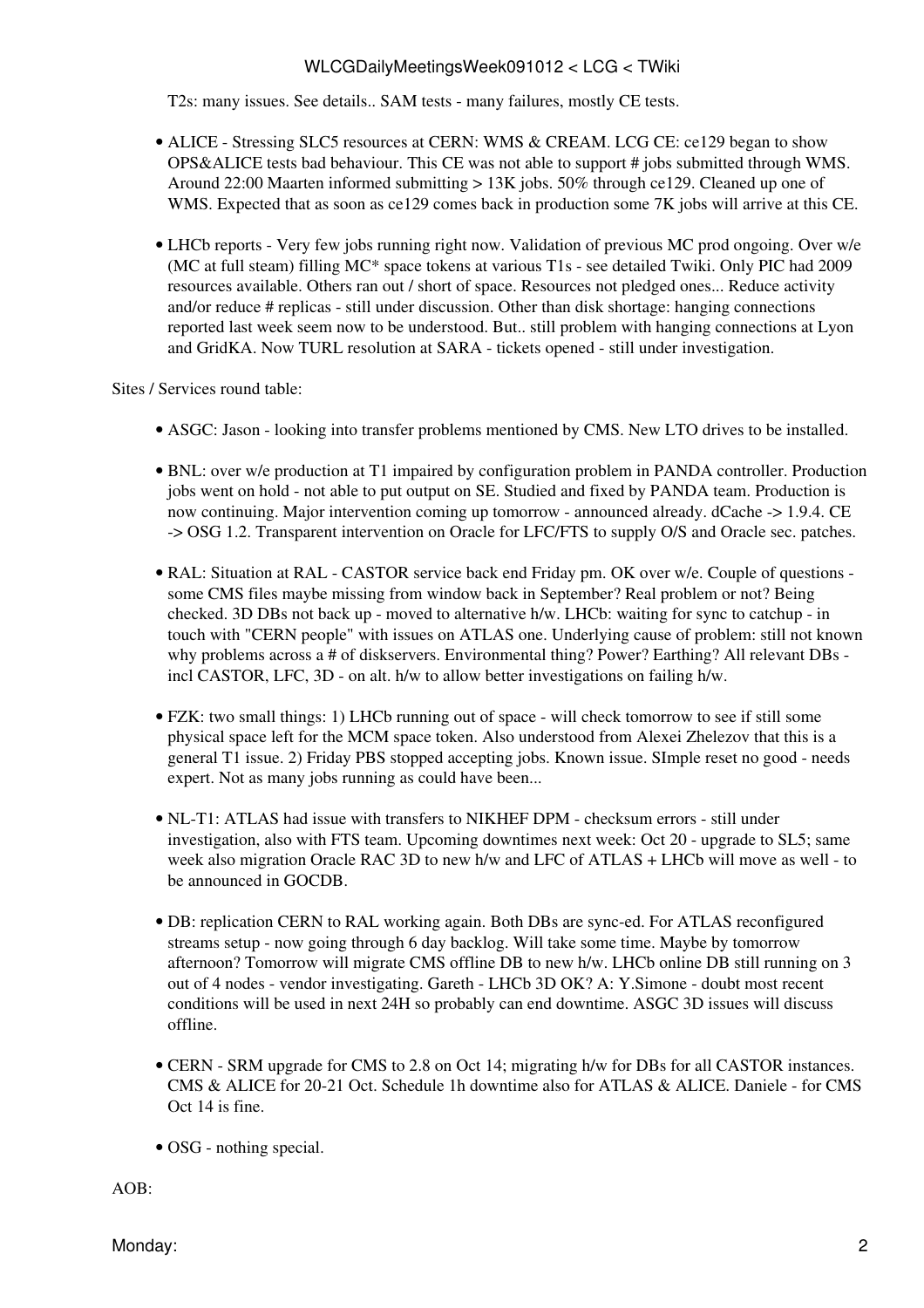### <span id="page-3-0"></span>**Tuesday:**

Attendance: local(Jamie, Daniele, Gang, Eva, Olof, Miguel, Patricia, Roberto, Flavia, Simone);remote(Onno, Gareth, Jos).

Experiments round table:

- ATLAS The ATLAS CASTOR default pool is closed. Please redirect users to [atlas-comp-cern-castor-support@cernNOSPAMPLEASE.ch](mailto:atlas-comp-cern-castor-support@cernNOSPAMPLEASE.ch) and [https://twiki.cern.ch/twiki/bin/view/Atlas/CastorPools.](https://twiki.cern.ch/twiki/bin/view/Atlas/CastorPools) ATLAS jamboree on-going in CERN IT amphitheatre:<http://indico.cern.ch/conferenceDisplay.py?confId=66012> $\mathbb{Z}$ . Quick update: no major problem; replication of cosmics from detector going on. [RAL](https://twiki.cern.ch/twiki/bin/view/LCG/RAL) now in the game - transfers started after yesterday's meeting. 2nd activity that was ongoing but now finished is distr. of data for analysis tests to T1s. From tomorrow distribution from T1s to T2s. Must be finished end week. Reminder: func. tests turned off for moment - will restart Thu lunch.
- CMS [reports](https://twiki.cern.ch/twiki/bin/view/CMS/FacOps_WLCGdailyreports) the CMS Analysis "October Exercise" is running (5-18 October 2009). Still some issues with gLIte WMS: global error 10 still not fully solved. T1s: ASGC-Pisa now solved; CNAF installation job hanging; [RAL:](https://twiki.cern.ch/twiki/bin/view/LCG/RAL) looks as though files needed are in buffer and not on tape - see full report. [RAL](https://twiki.cern.ch/twiki/bin/view/LCG/RAL) - do you know what happened? T2s: huge rampup in # tickets in Savannah: 4-5 tickets/day for T2s up to 12-15; some grouping into categories; full details in report...
- ALICE # of jobs in production being recovered; checking SLC5 resources at CERN SAM tests for ce128/9 still failing with ALICE. OPS ok for ce129 but not for ce128. Some auth problem?? ALICE production only with SLC4 resources...
- LHCb [reports](https://twiki.cern.ch/twiki/bin/view/LHCb/ProductionOperationsWLCGdailyReports)  2.5K jobs running in the system right now between production/merging and distributed user analysis activity. At "task force" this morning decided to relaunch some stripping production activities to demonstrate and to debug (or to verify the solution adopted about) the problem of hanging connections at the 3 dCache faulty sites - see detailed report. Would like to invite site admins of affected sites to follow SEs closely. Mail from Ron: hanging dcap movers and connections understood by some tuning - default timeout means connections killed after 100 hours set timeout to ~2hours. After this dcap movers cleaned up. Maybe not bug but just config.Discussed the possibility to reshuffle the allocation of space tokens at sites. (again see detailed report). Confirm gateway at CERN to SLC5 also problematic for LHCb. GGUS ticket opened just before meeting - # in report. Problem with directories with [StoRM](https://twiki.cern.ch/twiki/bin/view/LCG/StoRM) at CNAF.

Sites / Services round table:

- ASGC: nothing to report.
- NL-T1: a few small issues about SRM of SARA (LHCb problems) found out that colleague was running stage tests at the time. Running dCache with a bug that SRM cannot handle stage tests well. Probably cause of problems yesterday evening. Last Friday reported broken pool node; last w/e copied file(s) to another pool ndoe and yesterday morning could incorporate new location of files in dCache - should be available now. From NIKHEF DPM: yesterday Ronald reported checksum issue according to Simone Campana caused by FTS/CASTOR@CERN problem. Simone - still believe that this was the case! Checksum stored in CASTOR - known to be correct - is different to one SRM exposes - leading zero is stripped! Open thread with developers.
- [RAL](https://twiki.cern.ch/twiki/bin/view/LCG/RAL): All services up and running on alternative h/w hosting Oracle DBs. Possible problem reported yesterday with some CMS files missing - seems to be a problem, DB restores or something else? Not sure - following up actively.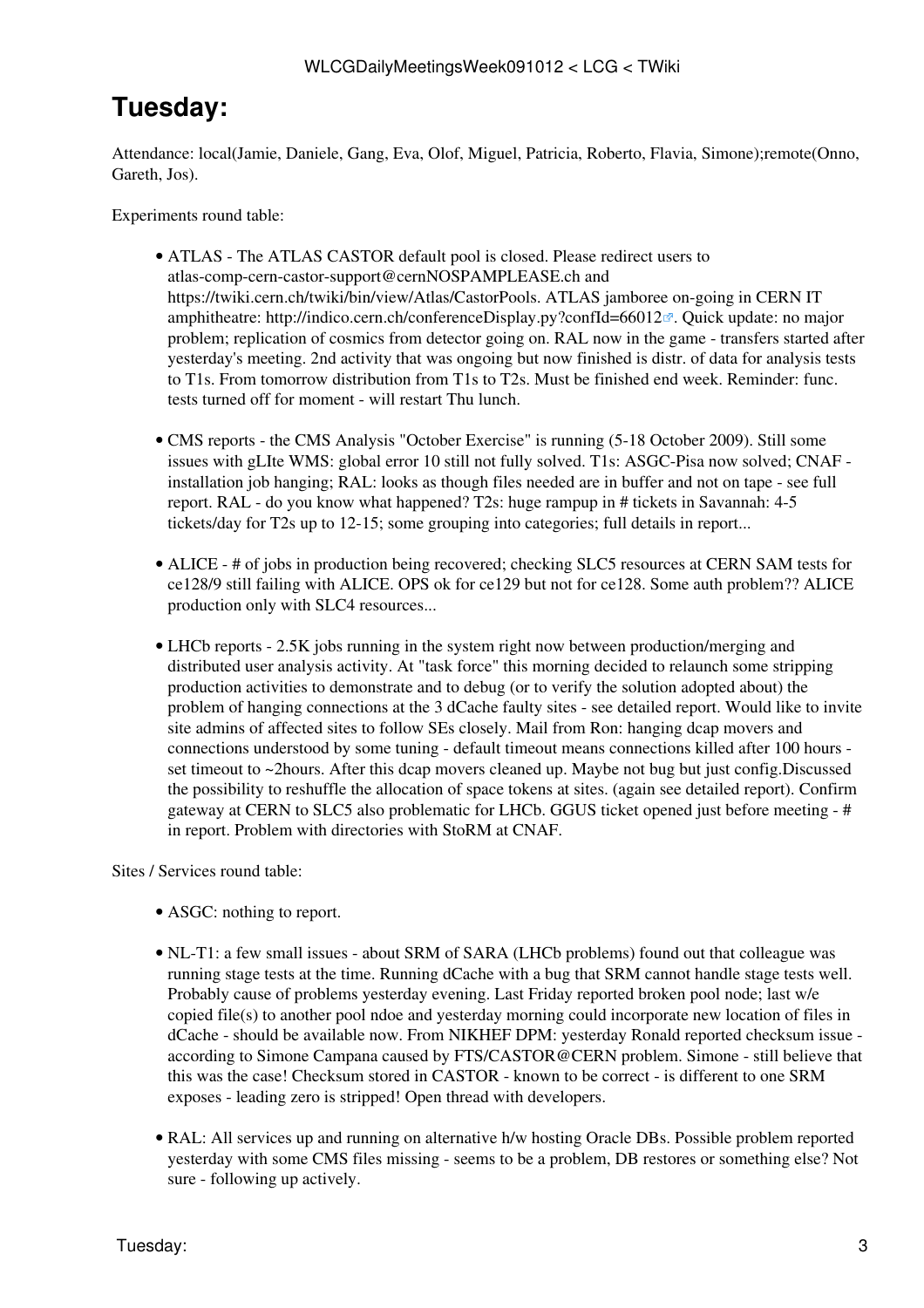- FZK: hiccough with ATLAS streams this morning unknown what caused it hopefully clear by tomorrow.
- CERN: CMS DB offline intervention has been postponed as CMS running October exercise. This intervention will take place next week. Tomorrow LHCb offline DB->new h/w; ATLAS streams replication CERN->RAL completely synched and running ok.
- CERN: CE checked problems with service manager; only 1 available (course) LCG CE -> SLC5 not working correctly & [CREAM](https://twiki.cern.ch/twiki/bin/view/LCG/CREAM) CE to be upgraded. Look urgently into ce128/9 issues to get submission to SLC5 working corrrectly asap. Some new machines delivered end last week -> prod asap. Simone - ATLAS observed globus error 10 abck in days of 32K files in same directory. Condor could not clean for 'mysterious reason'. Maarten is expert. Roberto - patch for this should be in place at CERN.

AOB:

### <span id="page-4-0"></span>**Wednesday**

Attendance: local(Jamie, Eva, Miguel, Julia, [MariaDZ](https://twiki.cern.ch/twiki/bin/edit/LCG/MariaDZ?topicparent=LCG.WLCGDailyMeetingsWeek091012;nowysiwyg=1));remote(Joel, MIchael, Gareth, Ronald).

On-going GDB with sessions on experiment operations(!): <http://indico.cern.ch/conferenceDisplay.py?confId=45480>

Experiments round table:

- ATLAS Nothing to report.
- CMS [reports](https://twiki.cern.ch/twiki/bin/view/CMS/FacOps_WLCGdailyreports) CMS affected by [Castor@CERN](mailto:Castor@CERN) issues (see SLS plot in detailed report). GGUS Alarm opened: #52537. Question: why the GGUS Alarm by LHCb is closed already and the CMS one is still open? Aren't they the same problem? We would need a prompt ping/confirmation of when the situation has recovered, so we can restart safe Ops. Response from CERN FIO (GGUS ticket updated): Problem was solved yesterday within 1h. Please have a look at <http://it-support-servicestatus.web.cern.ch/it-support-servicestatus/>for more details. There were a lot of tickets to update yesterday, this one slipped through...
- ALICE no report
- LHCb [reports](https://twiki.cern.ch/twiki/bin/view/LHCb/ProductionOperationsWLCGdailyReports)  Re-running stripping process. After increasing the number of movers to 1500 per pool at SARA and [GridKA](https://twiki.cern.ch/twiki/bin/edit/LCG/GridKA?topicparent=LCG.WLCGDailyMeetingsWeek091012;nowysiwyg=1) and IN2p3 things seem a bit better and watch dog killing stuck jobs problem is not reported. CASTOR was not available at all yesterday evening. .ALARM ticket open.Problem reported on the IT Service status board. Scheduled intervention on LHCBR today affecting our LFC and BK. T1 issues: Requested NL-T1 to clean up some old data being apparently not possible from remote; Failure to list directories on [GridKA](https://twiki.cern.ch/twiki/bin/edit/LCG/GridKA?topicparent=LCG.WLCGDailyMeetingsWeek091012;nowysiwyg=1) dCache SRM. T2: shared area issues. Joel: stress that at [GridKA](https://twiki.cern.ch/twiki/bin/edit/LCG/GridKA?topicparent=LCG.WLCGDailyMeetingsWeek091012;nowysiwyg=1) have a lot of problems to access data - no progress. Forwarded recipe from Ron but no effect.

Sites / Services round table:

BNL: following dCache upgrade yesterday - completed during scheduled window - observed fairly • high load on SRM server incl. gPlazma cell. This cell is taking ~5x more CPU than previously. Causing timeouts and a significant reduction in throughput. Processing of SRM requests taking much longer - timeouts. Deciding what to do... Move gPlazma cell to dedicated machine? One of temporary solutions could be to go back to flat file authentification and investigate gPlazma code.. Otherwise dCache upgrade completed; other upgrades also ok incl. CE  $\&$  intervention on Oracle DB for FTS  $\&$ LFC. Shifters reported overnight site services running at BNL reported by SLS to be down.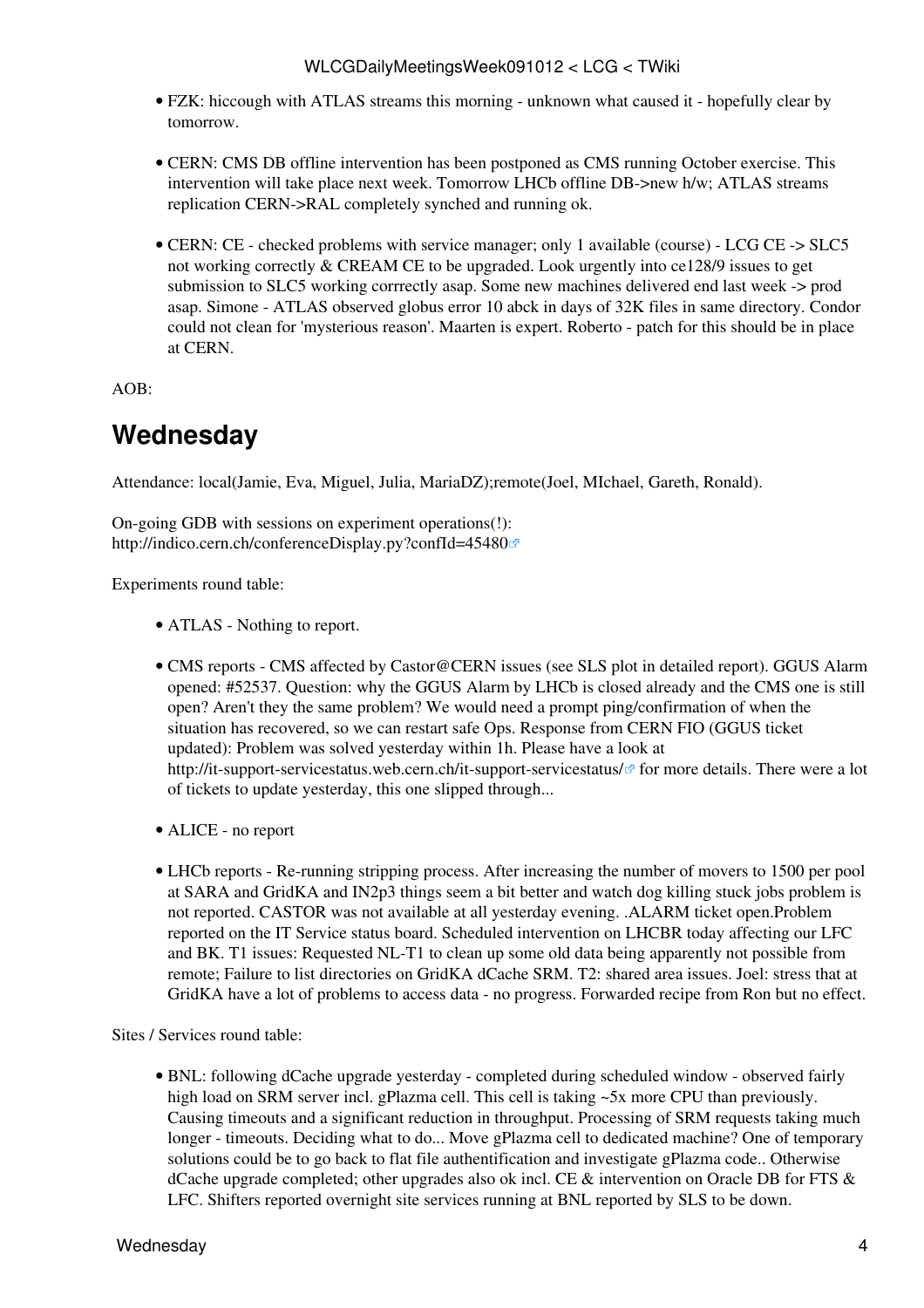Investigated - nothing wrong with site services - Panda server is not receiving call backs at times and hence DQ2 is restarted. After 4 times reported to be not working ok in SLS. Have to find out why callbacks not received.

- [RAL](https://twiki.cern.ch/twiki/bin/view/LCG/RAL): We are investigating a loss of data from Castor at the [RAL](https://twiki.cern.ch/twiki/bin/view/LCG/RAL) Tier1. This loss follows the restore of the Castor databases from a hardware problem that resulted in no Castor service from the 4th to 12th October. The loss appears to be for ALL data (i.e. all VOs) written into Castor from 00:15:56 on Thursday 24th September local time (23:15:56 on Wednesday 23rd September UTC) until the system crashed on 4th October. We are working to understand this problem and verify the details above. Gareth - CMS reports on loss of data showed big problem. Restore of DBs at end last week had problems. Upshot: lost data during window above. Looking as though any files added in this window are lost. Some concern - having wound DB back - that we are reusing CASTOR file IDs. Short outage of CASTOR tomorrow morning - discussed at CASTOR [F2F](https://twiki.cern.ch/twiki/bin/edit/LCG/F2F?topicparent=LCG.WLCGDailyMeetingsWeek091012;nowysiwyg=1) - to wind fileID on. At the moment all Oracle DBs are running on alternative h/w while we try to understand failures.
- NL-T1: SARA has done some work on DNS setup. One of slave DNS servers did not take up changes - caused some problems affecting CEs \*.sara.nl. Problems found - waiting for caches to be cleared. LHCb issue - cannot delete CCRC08 data from SRM - still under investigation. Manual deletion ok.
- ASGC:
- CERN: will send post-mortem of details, but: yesterday ~16:30 nameserver issues. A few minutes after monitoring alerts; then user complaints; then OPS calls for alarms through GGUS. Around 17:00 problem found - message on site status board. No access to CASTOR. 10' later issue found - in root of catalog /castor fileclass null instead of 0. Fixed - SSB updated. Tried to notify users. GGUS ticket hadn't made it to Remedy.. Not closed correctly in GGUS - only this morning after passing via ROC. Post-mortem with more details will be posted soon. This morning LFC service manager (who had been on course...) was not aware of LHCb DB intervention. LFC was not put in downtime. Understood what problem was. Eva - responsible for DB was checking list of coordinators and service manager for LFC overlooked.
- DB: LHCb offlline has been successfully migrated this morning to new h/w. Tomorrow had announced intervention on LCGR production DB - will be postponed by 1 week. (CMS have requested it due to on-going activities). ALICE dashboard application will be down tomorrow pm for 1h to migrate from ALICE offline DB to LCGR.

Release report: [deployment status wiki page](https://twiki.cern.ch/twiki/bin/view/LCG/LcgScmStatus#Deployment_Status)

AOB:

### <span id="page-5-0"></span>**Thursday**

Attendance: local(Daniele, Gavin, Simone, Jason, Jamie, [MariaDZ](https://twiki.cern.ch/twiki/bin/edit/LCG/MariaDZ?topicparent=LCG.WLCGDailyMeetingsWeek091012;nowysiwyg=1), Diana, Andrew, Roberto, Gang, Harry, Jean-Philippe, Ricardo, Edoardo, Alessandro, Eva);remote(Xavier Mol (FZK), Jeremy [\(GridPP\)](https://twiki.cern.ch/twiki/bin/view/LCG/GridPP), Alexei, Gareth Smith [\(RAL](https://twiki.cern.ch/twiki/bin/view/LCG/RAL)), Ronald Starink (NL-T1), Michael).

Experiments round table:

ATLAS - [RAL:](https://twiki.cern.ch/twiki/bin/view/LCG/RAL) ATLAS stopped data delivery T0-RAL and from [RAL](https://twiki.cern.ch/twiki/bin/view/LCG/RAL) to other sites; MC production • in UK cloud still running; problems in getting input data from [RAL](https://twiki.cern.ch/twiki/bin/view/LCG/RAL) from time window. Suggested to stop MC production too. Situation in [RAL/](https://twiki.cern.ch/twiki/bin/view/LCG/RAL)UK cloud will be re-assessed at ATLAS ops meeting later today: decide then how to proceed. ASGC: problem in copying data from/into CASTOR over night; Now fixed - site back to ~!00% efficiency. Problem staging some files from [CASTOR@CNAF](mailto:CASTOR@CNAF) - site informed. (Cert problem apparently).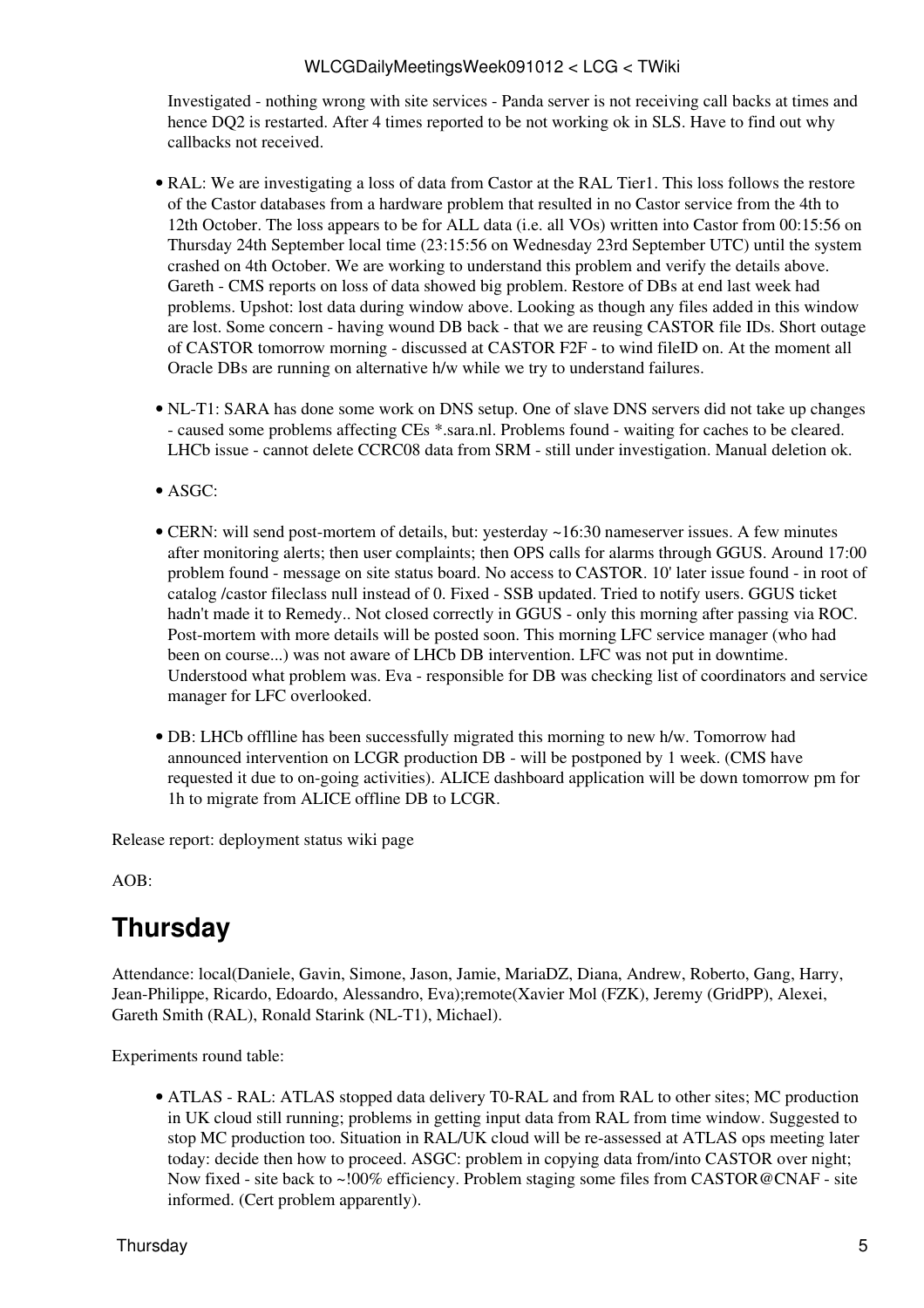- CMS [reports](https://twiki.cern.ch/twiki/bin/view/CMS/FacOps_WLCGdailyreports) CMS Analysis "October Exercise" still running; thanks for postponing LCGR DB intervention! October exercise still long way from ramping down... gLite WMS problems still open.. [RAL](https://twiki.cern.ch/twiki/bin/view/LCG/RAL) traffic basically suspended. Keeping ticket open  $\&$  use to track list of files to be invalidated. CNAF: installation job of CMS sw release hanging. Still debugging in CMS layer.. T2s: many issues; file access problems, SAM test failures; more in detailed report.
- ALICE no report.
- LHCb [reports](https://twiki.cern.ch/twiki/bin/view/LHCb/ProductionOperationsWLCGdailyReports)  Not much activity to report. Few MC production (jobs) running. Total of 500 jobs in the system. The stripping rerun yesterday went fine at NL-T1 and [IN2P3](https://twiki.cern.ch/twiki/bin/view/LCG/IN2P3) but it has reported failure at [GridKA](https://twiki.cern.ch/twiki/bin/edit/LCG/GridKA?topicparent=LCG.WLCGDailyMeetingsWeek091012;nowysiwyg=1) still with jobs hanging in connection. LHCb Shifters pursuing that. Issue with server in LHCb data pool stuck yesterday - alarm ticket opened - maybe "a bit tough". CNAF: disk server problem due to cert. [RAL](https://twiki.cern.ch/twiki/bin/view/LCG/RAL): because of the faulty database restore we isolated as definitely lost ~200 files that have to be corrected on the various LHCb catalogs. Many more were lost during the period between the 124th of September and the 4th of October but those were just intermediate files that do not need to be corrected. [GridKA](https://twiki.cern.ch/twiki/bin/edit/LCG/GridKA?topicparent=LCG.WLCGDailyMeetingsWeek091012;nowysiwyg=1) still valid the problem (GGUS originally open for that must be used to track this problem down) of hanging connection. [GridKA:](https://twiki.cern.ch/twiki/bin/edit/LCG/GridKA?topicparent=LCG.WLCGDailyMeetingsWeek091012;nowysiwyg=1) opened yesterday ticket about failure in listing directories (opened yesterday) is still valid.

Sites / Services round table:

[RAL](https://twiki.cern.ch/twiki/bin/view/LCG/RAL): Unfortunately we have to confirm the loss of all data for all VOs written into Castor for the • period from 00:15:56 on Thursday 24th September local time (23:15:56 on Wednesday 23rd September UTC) until the system crashed on 4th October. This loss was caused by a problem during the restore of the Castor database before services were restarted on Friday 9th October. Specifically, the database restore was not restored to the most recent version. We are working obtaining a list of the files lost during this time.

A further problem has been brought to our attention and is being investigated. The faulty database restore has meant that the system has been re-using file IDs within Castor. These IDs should be unique but there may be cases where this is not the case. It is theoretically possible that files with re-used IDs may be deleted in the future. We had a short outage at 11am local time (10:00 UTC) this morning to increase this ID beyond the range previously used and we are investigating the level of any risk to data written between 9th October when Castor was restarted and this morning. Chance of files being deleted due to above considered somewhat unlikely. Need to understand cause of disk failures as well as backup / restore issues.

- FZK: LHCb problem with hanging transfers installed solution provided over srm deployment list • hopefully problems gone or minimized. Solution written in tickets - reopen if still problems. Roberto - LHCb will run another stripping activity - this could test whether ok.
- ASGC: problem mentioned by ATLAS due to overload of CASTOR DB both ATLAS & CMS affected. Solved by restarting services. Action from CASTOR [F2F](https://twiki.cern.ch/twiki/bin/edit/LCG/F2F?topicparent=LCG.WLCGDailyMeetingsWeek091012;nowysiwyg=1) to resolve such problems. Have seen overload before. ATLAS DB now cleaned up and ready to prepare streams / transportable tablespace resync. Back in production mid-end next week? TBC.
- NL-T1: change in downtime for LFC for ATLAS; no longer 22 Oct new downtime on 27 Oct. (ATLAS acceptance tests): NIKHEF: upgrade WNs to EL5 on Monday 26th Oct.
- BNL: Following dCache upgrade Tuesday spent majority of yesterday cleaning up. Behaviour of authentification method taking too much time - transfer timeouts. Workaround found but not considered satisfactory. Workaround working nevertheless - in contact with developers for better solution.
- CERN: two new LCG CEs pointing to SLC5. With latest version basic tests ok. Please report any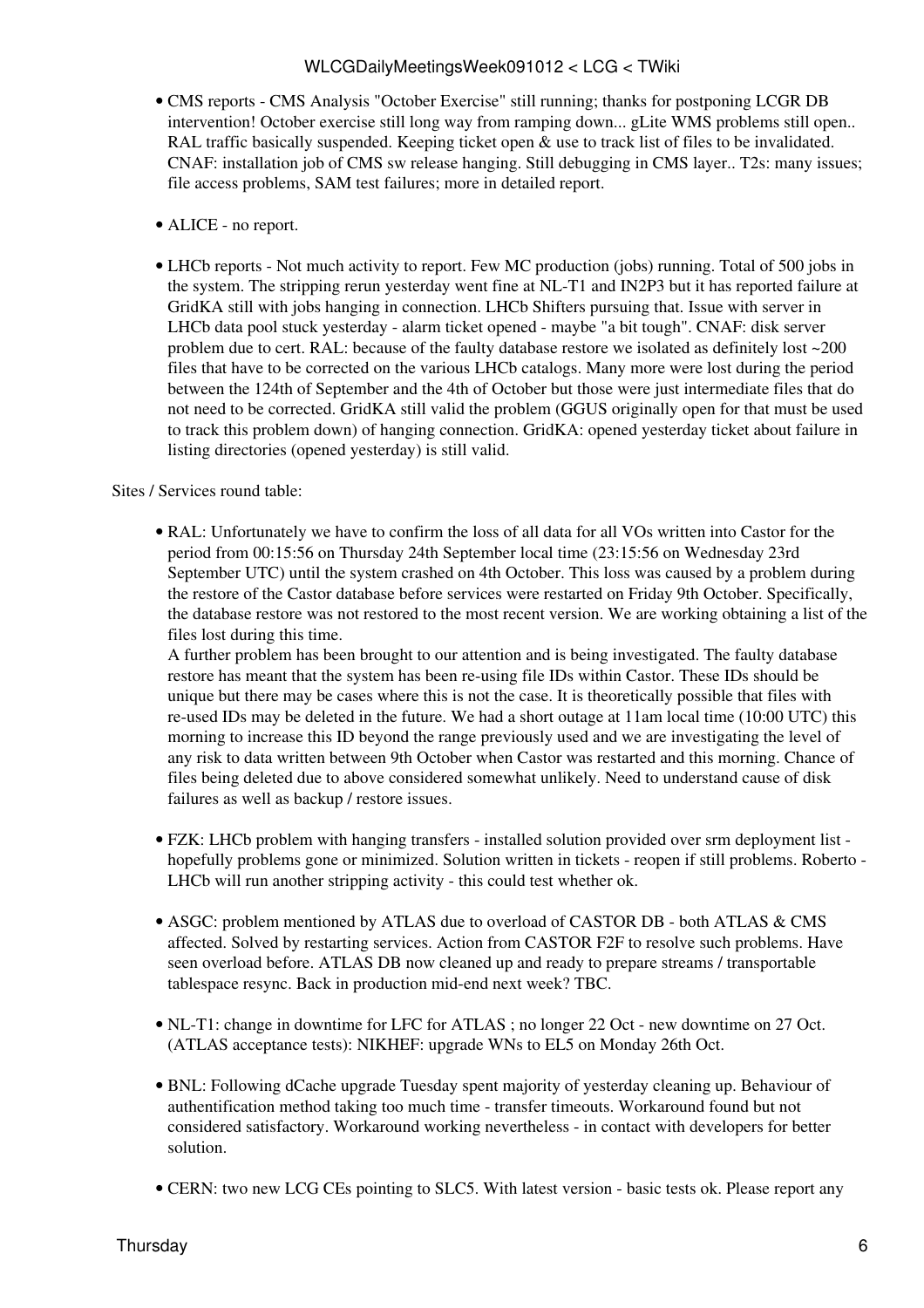problems. 2 more CEs to be installed then upgrade ce128/129. (new CEs 130/131). Simone: is this identical SLC5 installation. Problem in sourcing grid env. Import LFC fails. Simone has workaround should be cured before exposing to public. Any python command using LFC lib will find same problem. Roberto - same problem . Ricardo: known - comes from gLite WN s/w. Problem with installation or general issue? Will follow up.

- DB: after LHCb migration yesterday propagation online-offline down due to delay in adding to list of trusted machines in LHCb online. Connection now restored. Migration of LCGR to new h/w postponed to next Wednesday.
- Network: deploying 2nd 10gig link to BNL. Don't have date for production will announce later... Ale - will monitoring of this link be visible to expts? A: not yet.

 $AOB<sup>2</sup>$ 

• [MariaDZ:](https://twiki.cern.ch/twiki/bin/edit/LCG/MariaDZ?topicparent=LCG.WLCGDailyMeetingsWeek091012;nowysiwyg=1) Got confirmation of announcement of interventions etc. Documented in [https://twiki.cern.ch/twiki/bin/view/EGEE/SA1\\_USAG#Site\\_scheduled\\_interventions](https://twiki.cern.ch/twiki/bin/view/EGEE/SA1_USAG#Site_scheduled_interventions) . This twiki section will be also linked from GGUS home for a number of week as a "Recently created faq".

### <span id="page-7-0"></span>**Friday**

Attendance: local(Jamie, Gang, Miguel, Daniele, Dirk, Harry, Jean-Philippe, Roberto, Lola, Simone, Nick, Eva, Andrew, Andrea, Olof);remote(Michael, Onno, Gareth, Alexei, Angela, Gonzalo).

Experiments round table:

- ATLAS Received request from ATLAS data preparation about distribution of data collected in last 3-4 days. Export started this morning hence peak in activity from 10:30. No problem to report. ASGC had hiccough this morning - srm failed to serve/get data for  $\sim$  1 hour. Cured. Not sure how.. DB problem? ASGC would like to split SRM endpoint for different VOs. When? Can be done in ~2 weeks. LFC entries would have to be done... To be discussed.
- CMS [reports](https://twiki.cern.ch/twiki/bin/view/CMS/FacOps_WLCGdailyreports) T1s: [RAL](https://twiki.cern.ch/twiki/bin/view/LCG/RAL) closed ticket on list of files to be invalidated done. CNAF: CMS sw job still problematic. Would like to know why... T2s: things being followed up on all open issues. Few new tickets, falling into existing categories.
- ALICE Will startup production again currently just a few jobs running. Setup of 2 new LCG CEs introduced into ALICE production. No issue. Miguel: CEs being used by ALICE and LHCb - will probably upgrade others (2 more new then 2 old).
- LHCb [reports](https://twiki.cern.ch/twiki/bin/view/LHCb/ProductionOperationsWLCGdailyReports)  Increasing number of MC production (and merging at T1's) jobs running in the system (ramp up). Now in the system ~7500 production jobs and ~4000 user jobs concurrently running. T0: ce130 and ce131 test jobs run happily and now the two new CEs are part of the production mask in LHCb: T1: problems fixed! (see detail). 2 new GGUS: NL-T1: fixed; some SAM jobs failing at [RAL](https://twiki.cern.ch/twiki/bin/view/LCG/RAL) - understood and fixed; CNAF hiccough against [StoRM](https://twiki.cern.ch/twiki/bin/view/LCG/StoRM) - again fixed but what was action?

Sites / Services round table:

• [IN2P3:](https://twiki.cern.ch/twiki/bin/view/LCG/IN2P3) The parameter specifying the maximum job duration on a worker node has been unfortunately modified to a very low-level value on Wednesday evening. The consequence is that once the long jobs finished only very short jobs were allowed to run. Long time CPU jobs still queued during the incident. A SIR has been uploaded to

<https://twiki.cern.ch/twiki/bin/view/LCG/WLCGServiceIncidents>.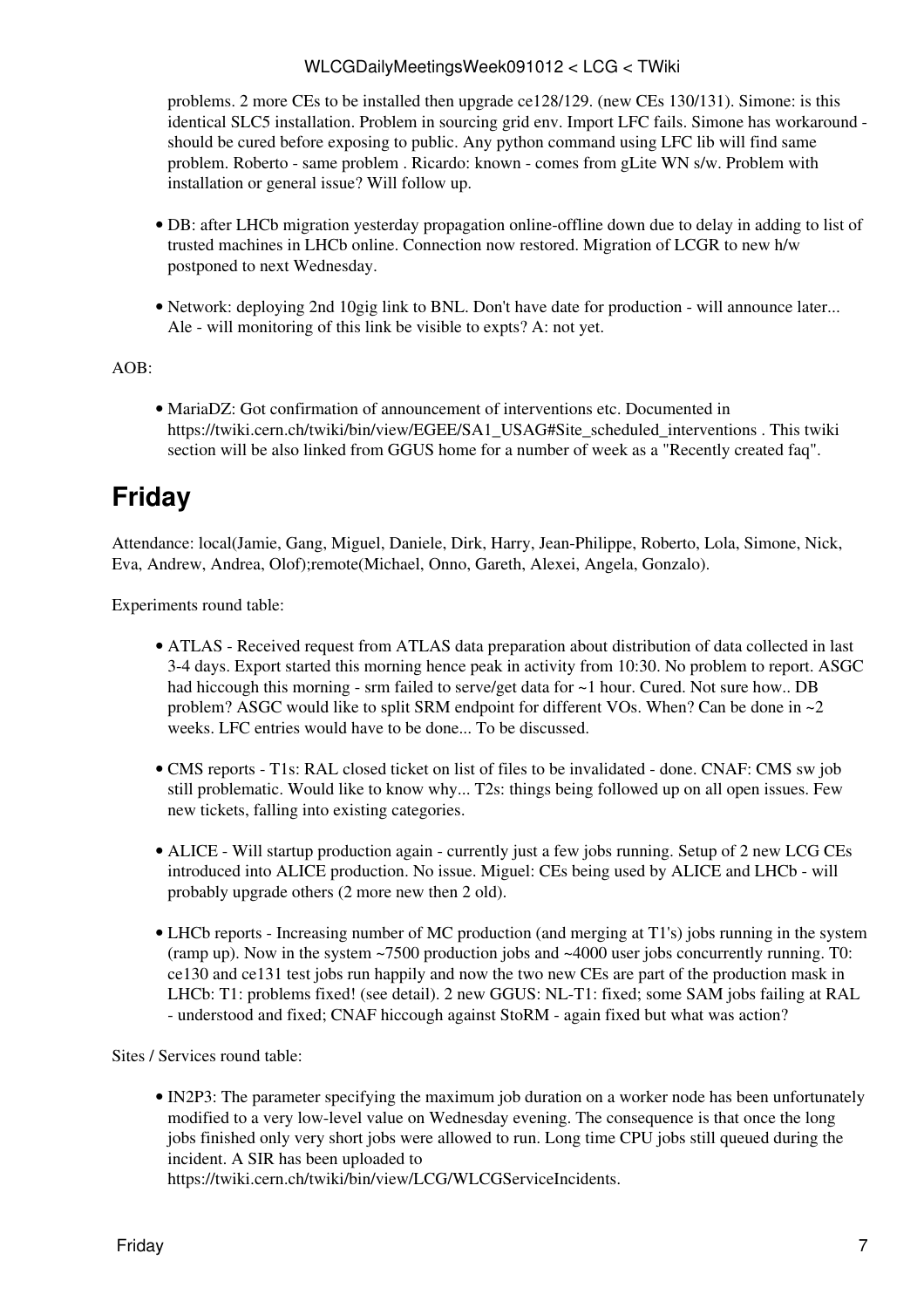- TRIUMF: Please note that on Tuesday October 20 from 09:00-18:00 (pacific time), we are going to upgrade our tape library infrastructure (expansion frame + drives + tapes) for 2009/2010 capacity. READING from ATLASDATATAPE and ATLASMCTAPE will NOT BE POSSIBLE. Any prestage request will be pending unless data is already on cache buffers. WRITING to tape will STILL WORK since our buffer area is large enough and it is on RAID 6. We think this will have a minimal impact on ATLAS operations at this point in time. Let us know asap if you think otherwise.
- ASGC: problem mentioned by Simone due to CASTOR problem no more info but fixed in 1 hour.
- BNL: 1 minor thing one of T2s: mid-west T2s transfer failing earlier. Understood and fixed. Discrepancy in free space. Service restored.
- NL-T1: LHCb problem made some changes to LDAP config and hence some auth errors. Fixed this morning now ok.
- KIT: only old problems again availability decreased but services ok (net KIT-ASGC).
- PIC: reminder: next Tuesday sched. intervention: dCache to golden release. 8:00 19:00 storage and computing services down (reminder).
- [RAL](https://twiki.cern.ch/twiki/bin/view/LCG/RAL): managed to restore CASTOR DB to enable us to extract list of lost files can now supply this list. Working with ATLAS to verify list (LFC/CASTOR). CASTOR fileid was wound on yesterday and service up and running normally. Still ongoing work to understand h/w problems.
- CERN: starting upgrade campaign on disk servers SLC4 SLC5. 650 machines to upgrade. Small number at a time. Rolling fashion. Will take > 1 month to complete. May cause some instabilities in data access. Q: are there pools which can be down for an afternoon or a day? These can then be upgraded in one go. This will make process faster. SImone - discuss with ATLAS. Doing a pool seems much better than rolling intervention. Otherwise strange file access errors. CMS pool CMSCAF with 300 servers. Others should be ok for an afternoon. 1150 disk servers; 650 to be upgraded. Others news boxes or already upgraded. [T0ATLAS](https://twiki.cern.ch/twiki/bin/edit/LCG/T0ATLAS?topicparent=LCG.WLCGDailyMeetingsWeek091012;nowysiwyg=1) already SLC5. Can see on LEMON.
- DB: next Monday will migrate downstream DBs to new hw/ LHCb am ATLAS pm. Replication from CERN to T1s will be stopped during interventions. Jason confirmed yesterday that ASGC DB is ready but still cannot connect so resync blocked.

#### AOB:

- SCOD for next week: Jean-Philippe
- LHC status: